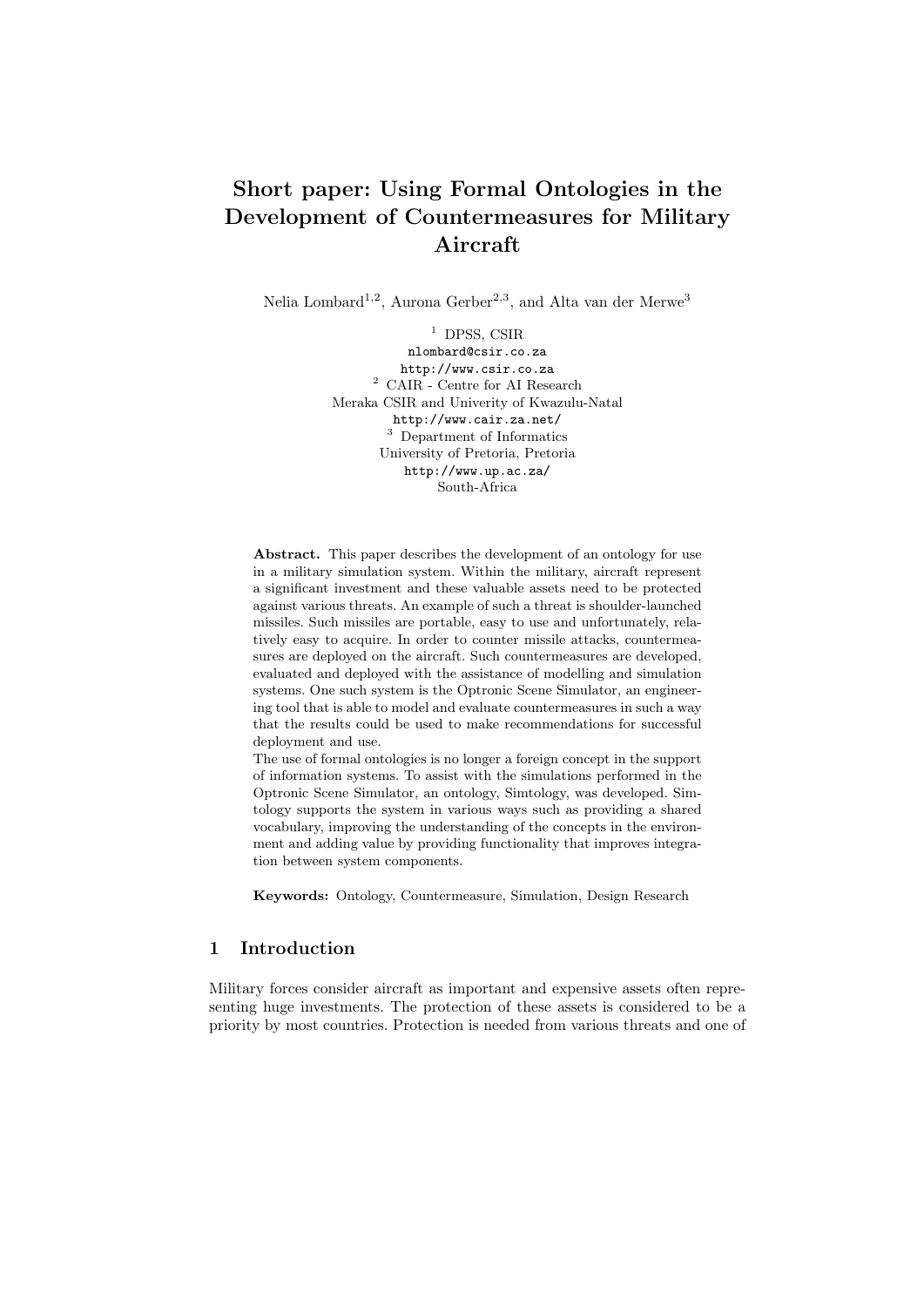#### 2 Lombard, Gerber and van der Merwe

these threats are attacks through enemy missiles such as surface-to-air missiles, which are relatively cheap and easy to operate, and in addition, widely available in current and old war-zone areas [1]. These surface-to-air missiles are often complex and they are continually being updated to withstand aircraft countermeasures. In addition, missile systems differ from one another and the need to understand how each type of missile reacts in an aircraft engagement is crucial in the development of aircraft protection countermeasures[1]. The development of these countermeasures is often not possible in real-life situations, and modelling and simulation are therefore necessary for the development of aircraft protection countermeasures. Figure 1 illustrates a military aircraft ejecting a flare, which is a specific type of countermeasure used to protect against missile attacks.



Fig. 1. Countermeasures are implemented on aircraft to protect against missile attacks. Aircraft Ejecting Countermeasures Flares (www.aerospaceweb.org)

Simulation systems model real-world objects and simulate them in an artificial world [2]. One such a simulation system is the Optronic Scene Simulator (OSSIM), which has an application called the Countermeasure Simulation System (CmSim). CmSim uses models of real world objects such as the aircraft and the missile, and simulates different scenarios to evaluate the behaviour of these models under different circumstances [2]. Often these evaluations require substantial computing power and it is not uncommon to wait a few hours for simulation results.

At present, various problems are experienced when constructing the input models for CmSim simulations. Because models are used as input into CmSim simulations, it is necessary to ensure that these models are adequate and accurate for useful simulations. The input model is adequate when it captures sufficient input variables and context, and a model is accurate when it correctly captures the input variables and relations. It is for example possible to create input models that are syntactically correct, but the interaction between the models are not correctly set up in the simulation and therefore the results have no correlation with the real world. In addition, different users with various roles work with the system and it is necessary to acquire a common understanding and vocabulary for the constructs of the models and their characteristics. Furthermore, the cre-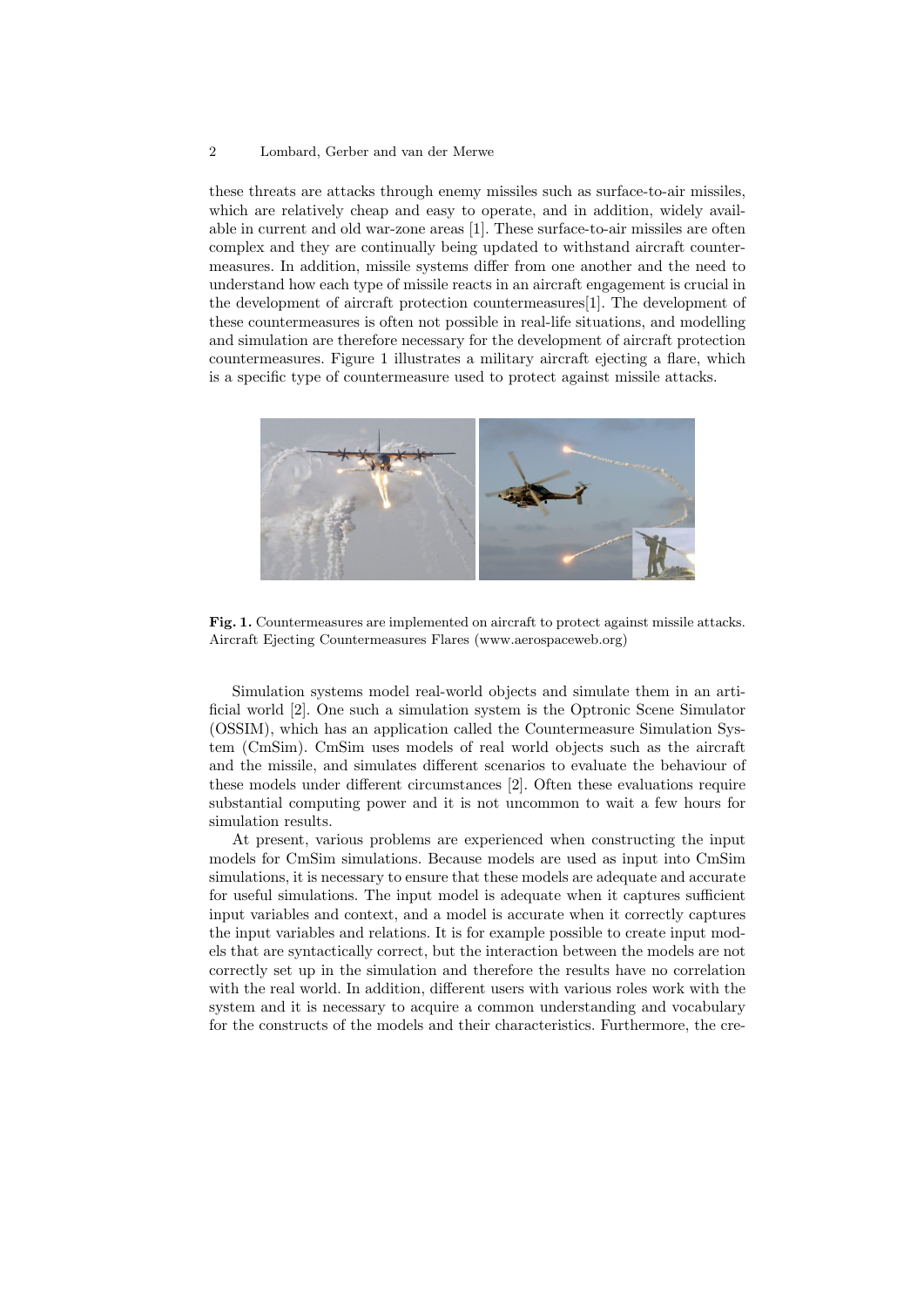ation of reference models for reuse across the user base would ensure better use of resources and time.

When investigating possible technologies that support modelling within information systems, ontologies and ontology technologies feature extensively. One of the original definitions for the term ontology is that by Gruber who defined an ontology as a formalisation of a shared conceptualisation [3]. A formal conceptualisation is a representation in a formal language of the concepts in a specific domain representing a part of the world. Formal ontologies are therefore ontologies constructed using a formal representation language such as Description Logics (DL)  $[4]^4$ . *Ontology* is also used as a technical term denoting an artefact that is designed for the specific purpose of modelling knowledge about some domain of interest. Typically a domain ontology provides a shared and common understanding of the knowledge in the chosen domain [5]. Given the characteristics and purpose of ontologies, we decided to investigate the use of an ontology to address the identified needs when constructing CmSim Models.

The remainder of this paper is structured as follow: Section 2 provides some background of the simulation environment and why it was necessary to build an ontology, as well as some background on ontologies. Section 3 discusses the development and nature of Simtology. Sections 4 and 5 discuss the contribution and conclude the paper in addition to discussing future work, as well as possible extensions to the ontology.

# 2 Background

One of the largest investments in the military of a country is aircraft. Aircraft is the target of unfriendly forces in order to weaken the military forces of a country. These attacks include attacks executed by shoulder-launched missiles, which are portable, easy to use and relatively easy to acquire. In order to counter these missile attacks, the military deploy various kinds of countermeasures on aircraft, and these countermeasures are developed, evaluated and deployed with the assistance of modelling and simulation systems such as the Optronic Scene Simulator (OSSIM).

#### 2.1 The Simulation System Environment

CmSim is a software application that is part of the broader Optronic System Simulation (OSSIM) system [2]. OSSIM is an engineering tool used to model and evaluate the imaging and dynamic performance of electro-optical systems under diverse environmental conditions. OSSIM are typically used for the following applications:

- Development of optronic systems
- Mission preparation

<sup>&</sup>lt;sup>4</sup> For the remainder of this paper we mean *formal ontology* when we use the term ontology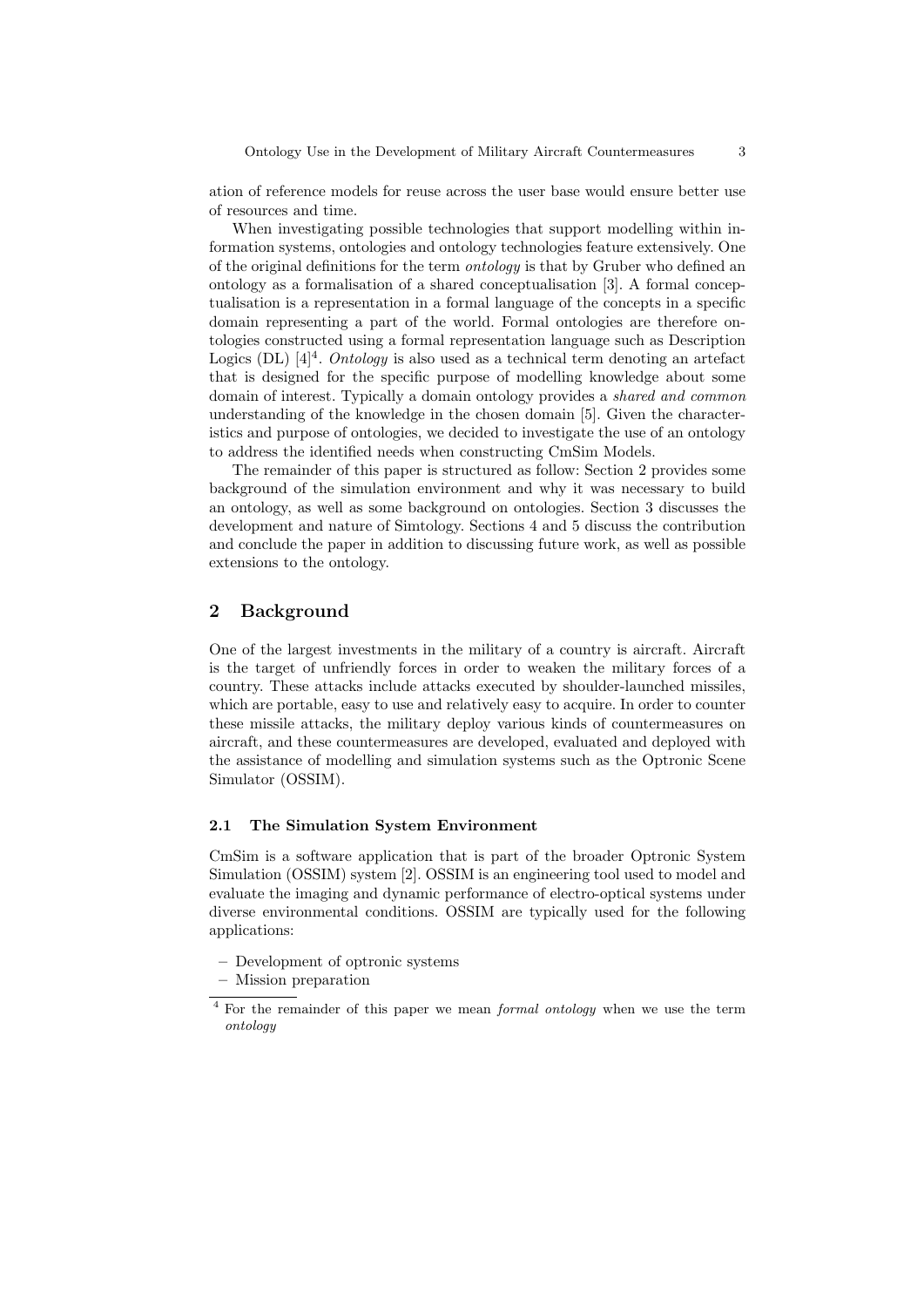- 4 Lombard, Gerber and van der Merwe
	- Real-time rendering of infra-red and visible scenes

CmSim is specifically designed to do countermeasure evaluation for the protection of military aircraft. Models of the aircraft, the missile, the countermeasure and the environment are used to construct a scenario that simulates what will happen in the real world [2]. The models are used as input into CmSim, and it is necessary to carefully construct these models to get accurate simulations results. The generation of simulation results are complex and time consuming, and when inaccurate or faulty input models are used, valuable time is lost.

In order to construct better input models, it is necessary to improve the understanding of the simulation and the meaning of concepts in the simulation environment. Users of models often does not know what models exist already, to what level the models were constructed, and the scenarios that might be possible in the simulation, and knowledge is not shared between different role-players. The simulation practitioner setting up the simulation scenario might not have specialist knowledge of how the models interact, and can set up scenarios that are syntactically correct but do not correlate with the real world scenario. There is therefore a need to capture the specialised knowledge in reference models that could be used before the scenario is fed to the simulation. Figure 2 depicts the different role-players that could be involved in the simulation environment.



Fig. 2. Different Role-players Involved in a Simulation Environment

In order to address the above mentioned needs, we initiated a project based following the guidelines of design science research (DSR) [6]. DSR provides a research method for research that is concerned with the design of an artefact that solves an identified problem. The creation of an ontology based application was identified as a possible solution to the needs articulated when constructing OSSIM simulation models. DSR will be described further in Section 3.1. The next sections briefly introduce background on ontologies in computing.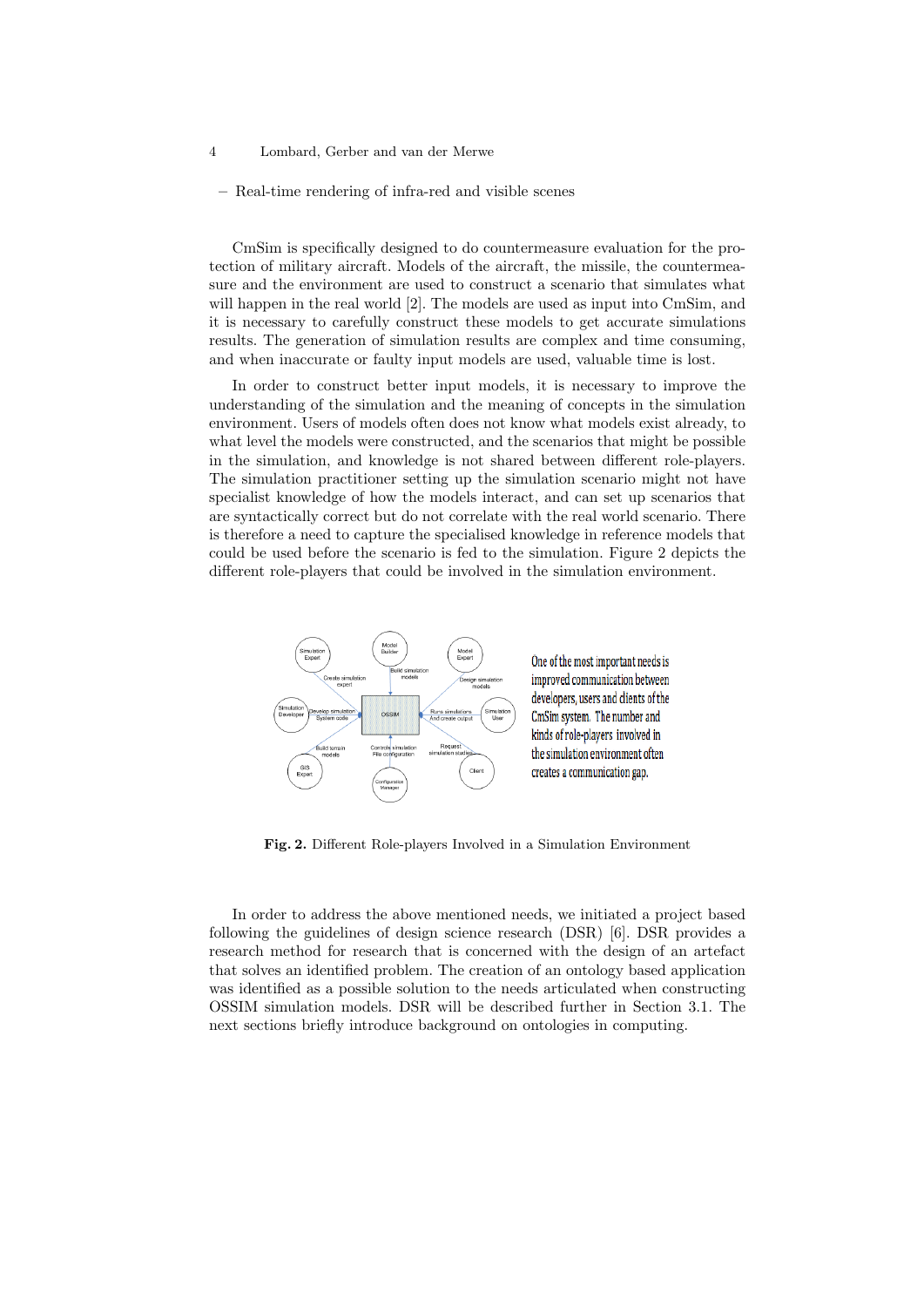### 2.2 Ontologies and Ontology Tools

The origins of the term ontology could be traced to the philosophers of the ancient world who analysed objects in the world and study their existence [3]. Modern ontologies use the principles of the ontology of early philosophers [7]. Ontologies formally describe concepts, so it is often used to capture knowledge of a specific domain. The role of ontologies in a specific domain are thus generally defined by [5] as to:

- Provide people and agents in a domain with a shared, common understanding of the information in the domain;
- Enable reuse of domain knowledge;
- Explicitly publish domain assumptions;
- Provide a way to separate domain knowledge from operational knowledge; and
- Setting a platform for analysis of the domain knowledge.

From the characteristics listed above it is possible to argue that an ontology may be a solution to the problems experienced in OSSIM simulations. Formal ontologies are represented in a specific formal knowledge representation language  $[4]$ . For building and maintaining Simtology, we adopted Protégé 4 constructing an OWL ontology.  $[8, 9]$ . Protégé is widely used and support for the use of the editor and the development of ontologies are readily available  $[10-12]$ . Protégé bundles reasoners such as  $Fact++$  and Pellet with the environment [9, 13] and we used these reasoners to test for consistency or to compute consequences over the knowledge base during the development of Simtology [14].

### 2.3 Ontology Use in Modelling, Simulation and Military Systems

Within computing, modelling and simulation are used to build a representation of the real world and simulate the behaviour of objects presented in the models [2]. A simulation system is a specific application that uses a model as input and execute a computer program that determines consequences and resulting scenario information about the system being investigated [15].

Military systems and the knowledge captured therein are complex and often consist of layered information from different sources. To support this view, Clausewitz, in his book, On War, wrote about military information as follow [16]:

'...three quarters of the information upon which all actions in War are based on are lying in a fog of uncertainty...'

'...in war more than any other subject we must begin by looking at the nature of the whole; for here more than elsewhere the part and the whole must always be thought of together...'

Furthermore, Mandrick discussed the use of ontologies to model information in the military environment. According to Mandrick, ontologies in the military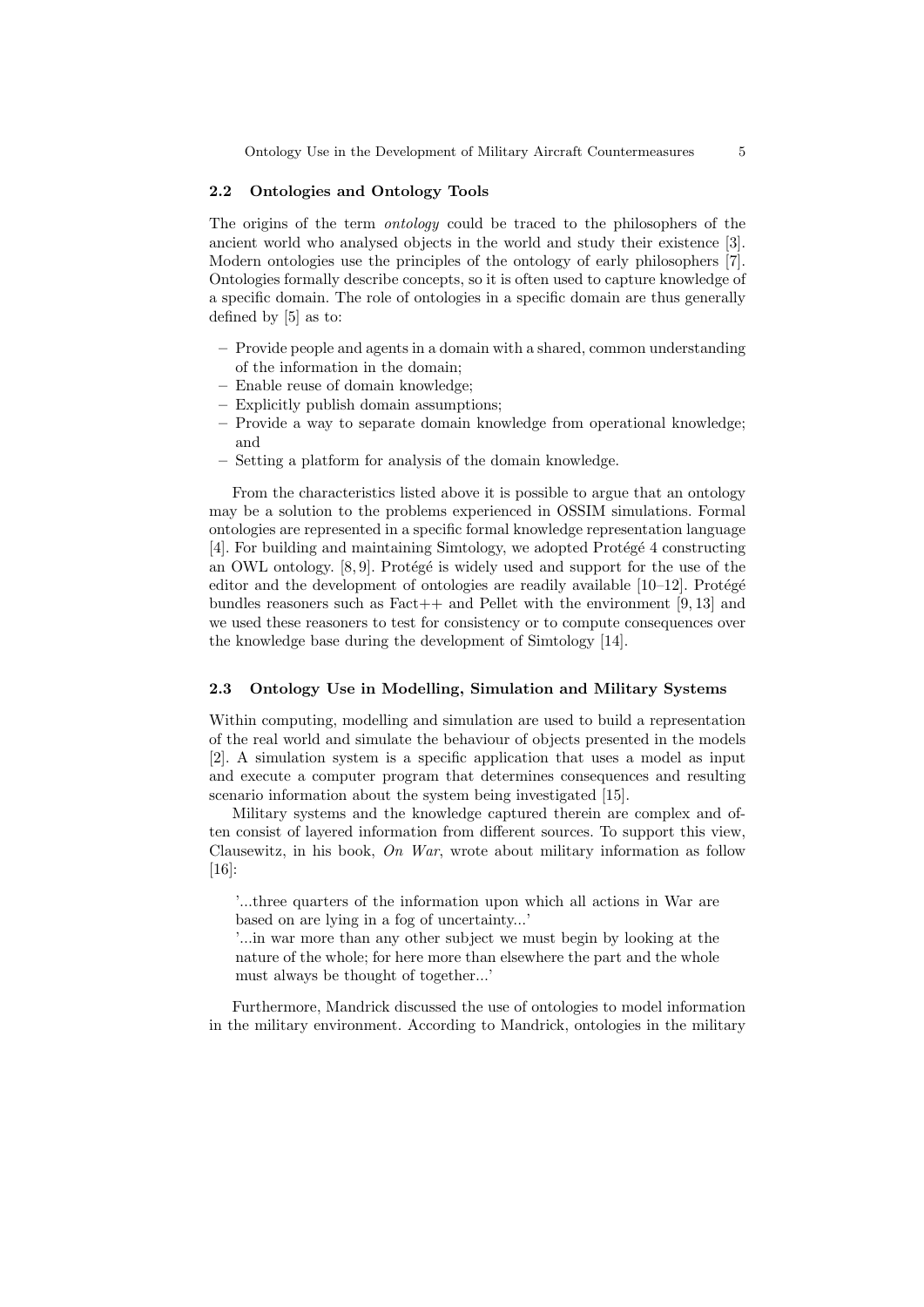#### 6 Lombard, Gerber and van der Merwe

must adhere to the same requirements as ontologies in other domains, as described in Section 2.2. Important aspects to highlight is the ability of the ontology to provide a common vocabulary between planners, operators and commanders in the different military communities [16].

At present the adoption of ontologies in the military domain is primarily for support of command and control in the battlefield, as well as the management of assets and the sharing of knowledge $[11, 17]$ . We also find ontologies where there is a need to integrate different data sources and the communication between these data sources [18, 19]. Although ontologies are used in the military modelling and simulation domain, examples are sparse and at present do not support the construction of input models for systems such as OSSIM. It could be argued that Simtology will therefore present a unique contribution to military information management.

### 3 Simtology

The development of Simtology was in response to the identified needs when using the Optronic Scene Simulator (OSSIM) [2] to develop countermeasures for missile attacks on aircraft as discussed in Section 2.1.

#### 3.1 The Design and Development Process

The research design adopted for the development of Simtology, was Design Research (DSR). DSR is a research methodology for the design and construction of computing artefacts through the use of rigour (the use of fundamental knowledge) and relevance (basing the development of the artefact on real needs) [6, 20]. In this project, the artefact is Simtology, the fundamental knowledge is obtained from ontology knowledge, and the need is the construction of models for the OS-SIM simulation environment. A DSR execution method that was proposed by Vaishnavi et al.[21] is depicted on the left in Figure 3. This method was adopted for this research project, and the development of Simtology is discussed further according to the steps in Figure 3.

#### 3.2 Awareness and Suggestion

The first steps in the design research process is awareness of the problem and proposing possible suggestions for a solution. The following list summaries the issues and needs in the simulation system as discussed in Section 2.1 that created awareness of the problem:

– Different role-players: There are developers, model builders and users involved in the system. Inconsistencies in the terminology used between different users often led to frustration and wrong use of concepts. There is lack of a common vocabulary that is shared by everyone involved in building and using the system.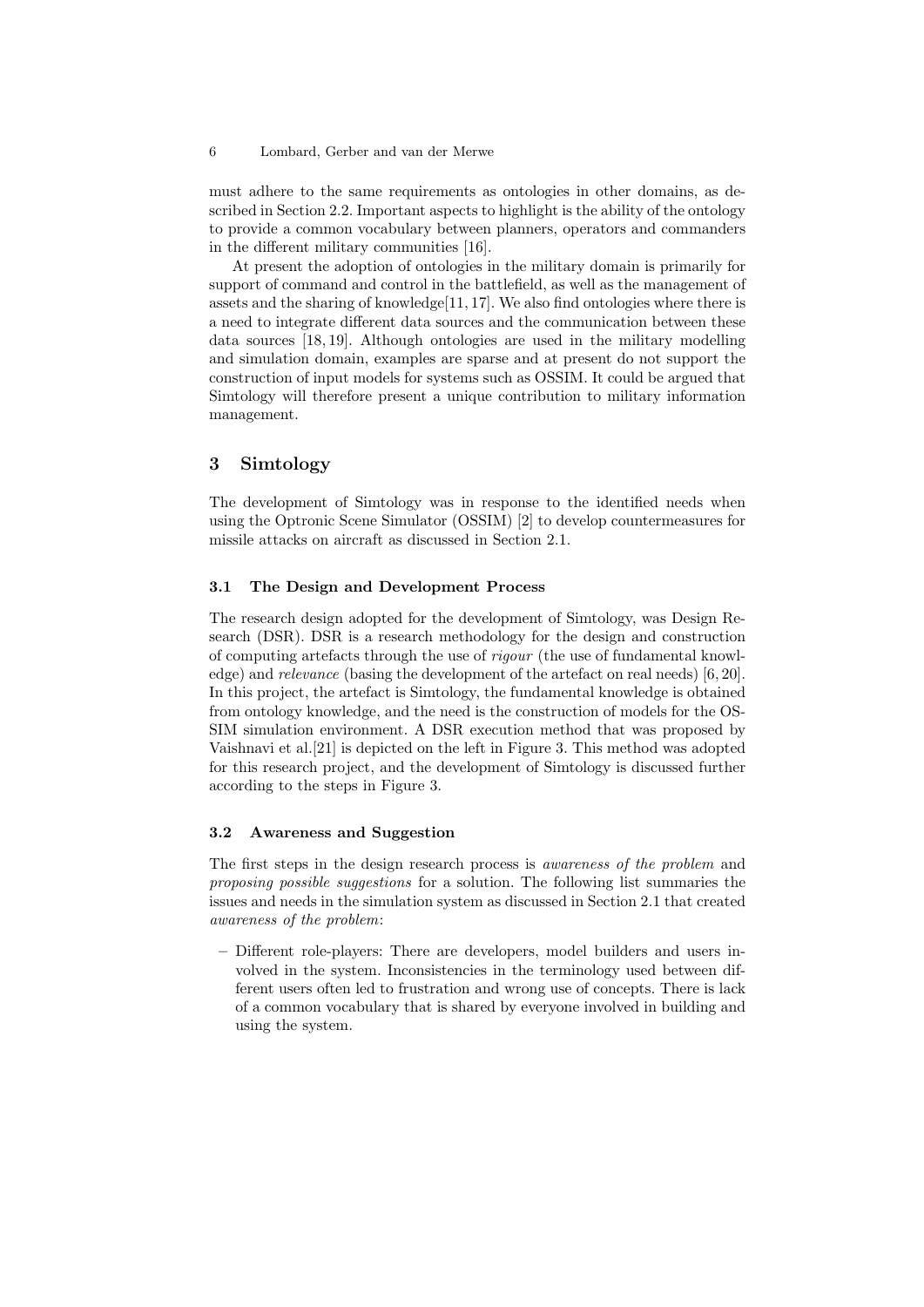- Model complexity: One of the main characteristics is the ability of the system to execute models at different levels of detail. This poses a problem to users, when to know at which level of detail a model is implemented at.
- Reference models: Specific users that only interact with the system at a certain level, need more technical insight into model detail to know what is available in the system. This means that reference models are required that can define domain-specific concepts to these users.
- Model Interaction: A simulation consists of a scenario that is built up from interacting models. The models interact using a set of rules but there is currently no rules that verify model behaviour when a scenario are constructed.

Previous research efforts in the simulation environment attempted to address the the need for a standard notation for documentation of the simulation models. This proved to be problematic and one of the suggestions for further research was to investigate the use ontologies in the simulation environment. The suggestion according to the DSR process is therefore that a formal ontology is created to address the above mentioned needs for the simulation environment.



Fig. 3. The Design Research Process on the left, and the Adaptive Methodology Process on the right

#### 3.3 Development

The ontology was build using the approach followed by the researchers who develop the Adaptive Methodology [22], and was chosen for its lightweight, incremental approach. Figure 3 depicts the development process steps as well as the alignment with the design process.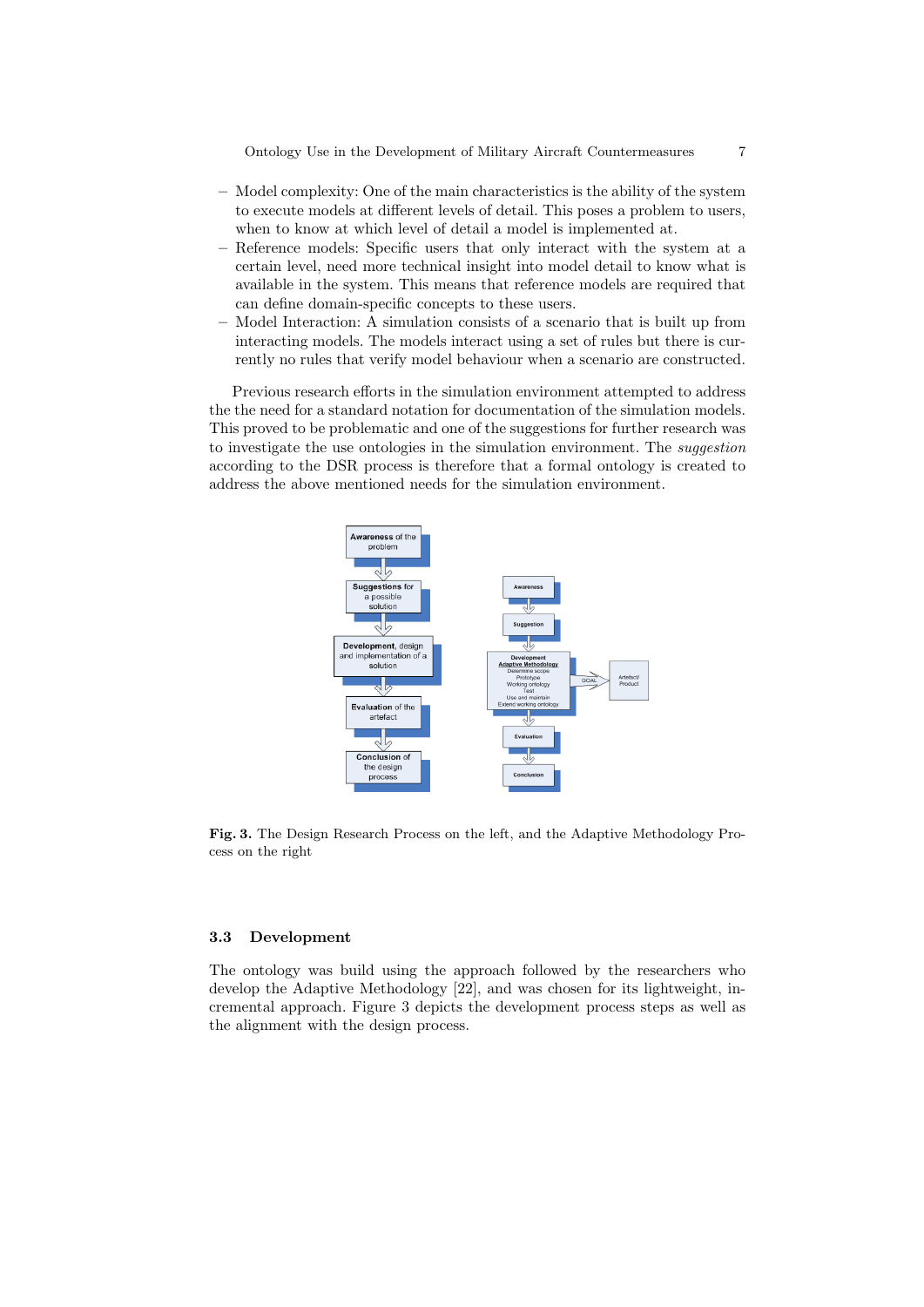- 8 Lombard, Gerber and van der Merwe
	- Scope and Purpose: The first step is to scope the purpose and the extent of the ontology. In the case of a domain ontology, the concepts of the domain must be included. It is not necessary to include all the concepts of the domain. The level of detail will be determined by the purpose of the ontology.
	- The Use of Existing Structures: There are several documents, structures and sources available in the OSSIM simulation environment available to use in order to gather information to develop the ontology and to, for example, make a list of the concepts in the simulation. Modelling reports, installation guides, white papers and technical documentation, as well as the source code of the system and the documented test point configurations were used as input into the ontology development process.
	- The Prototype: The prototype structure is the first version of the ontology that is operational. The prototype for the simulation environment contains only a selected set of components from the domain. The concepts are on a high level and the nested structures of complex concepts were not included in the prototype. The prototype was developed in Protégé and is illustrated in Figure 4 on the left.

The prototype is a proof-of-concept and in this project it played an important role to demonstrate the feasibility of the suggested solution. The prototype ontology supported the role of an ontology in the simulation system environment, and supported an ontology as a solution to a shared, common vocabulary. The tools also provided graphical views of the concepts defined in the ontology.

– Development of the Working Ontology: During this phase the prototype ontology was expanded by adding concepts from the domain not previously included in the ontology, as well as developing new functionality. The working ontology contains a full set of domain concepts that describe the simulation models and model properties and is called Simtology. The next section describes Simtology in more detail, as well as how Simtology is used in CmSim.

#### 3.4 Description of Simtology

To do a simulation in CmSim, a scenario must be set up to act as input to the simulation. The scenario consists of various configuration files but the main file is the scenario file itself, which contains links to all other files necessary to describe a scenario and the components in it. Although the prototype already contained enough information to set up basic scenarios, Simtology contains all the concepts in the domain of CmSim.

The first task was thus to expand the prototype to present not only the basic objects, but all the possible objects in the CmSim domain. The classes and properties were expanded. The following list describes the concepts and properties defined in Simtology.

– Concepts: In Simtology, an example of a concept representing all the individual aircrafts modelled in the simulation environment, is Aircraft. Figure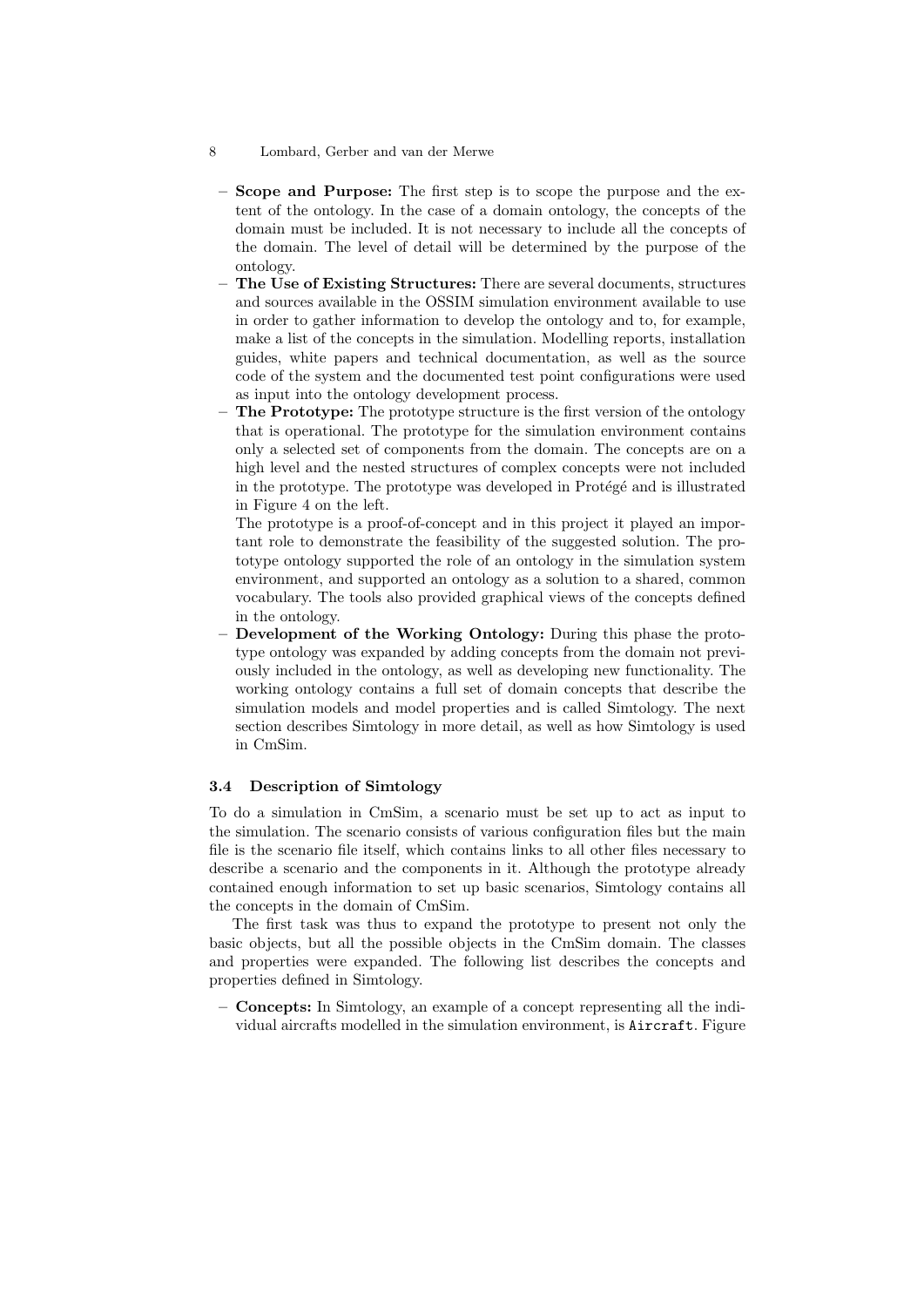

Fig. 4. Concepts from the prototype ontology on the left, and concepts in the final version of Simtology on the right

4 depicts an extract of the top-level concepts defined in Simtology, where the concepts were selected to present those in a simulation scenario. The main concepts in Simtology are the Moving, Observer and Scenario concepts. The choice of concepts relied heavily on the structure of the simulation configuration files. Therefore objects of type Moving have specific behaviour in the simulation and belong together in a concept.

– Individuals: Individuals are asserted to be instances of specific concepts. Specific scenarios can be build by choosing individuals from the ontology and thus creating an individual scenario.

ScenarioC130 is an individual of the Scenario concept that uses a specific type of aircraft.

– Object Properties: Object properties are used to link individuals to each other. In Simtology, a scenario must have a clock object, so having a clock object is an object property of the scenario concept. The name of the property is "hasClock" and links an individual of class Clock to an individual from class Scenario.

In Simtology the main object properties belong to a scenario. The following properties are sufficient to denote a valid scenario that can run in a simulation: ScenarioC130 hasClock Clock10ms ScenarioC130 hasTerrain TerrainBeachFynbos ScenarioC130 hasMoving C130Flying120knots ScenarioC130 hasObserver SAMTypeA ScenarioC130 hasAtmosphere MidLatitudeSummer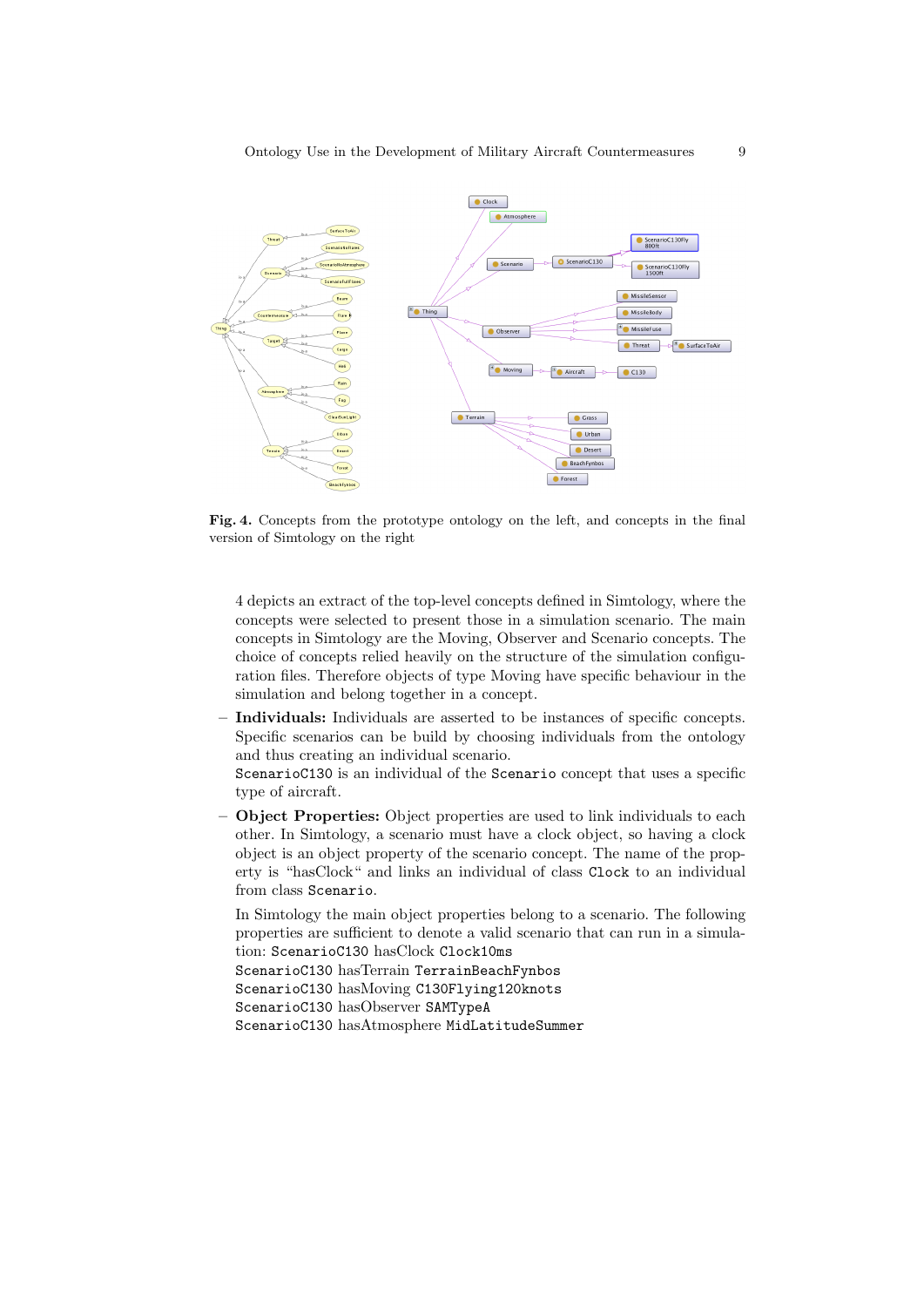- 10 Lombard, Gerber and van der Merwe
	- Data Properties: Data properties were added to Simtology to add data to individuals. Examples of data properties are geometric locations of moving objects, or data belonging to the class Clock, as depicted below: Clock10ms hasInterval 10ms and Clock10ms hasStopTime 10sec

Functionality: A scenario can be complex and rules were built in to ensure that a valid scenario is constructed, for instance only certain types of flares can be used as a valid countermeasure on a specific aircraft. After building the scenario in the ontology, the scenario can be processed by a reasoner. The reasoners are used to compute the inferred ontology class hierarchy and to do consistency checking after a scenario is created.

Additional functionalities were developed for use with Simtology such as the integration of the ontology with the graphical user interface (GUI) used to set up the simulation. The ontology is used to populate the elements in the interface, resulting in several advantages such as that only one source of simulation information has to be maintained, as well as that the ontology can be used to change the language displayed in the GUI .

Functionalities were also developed to write out scenarios created in the ontology to files that can act as input to the simulation. This made it possible that a scenario can first be checked for logical correctness before it is run in the simulation. Modelling errors not handled by the simulation software are handled early in the simulation process by using the reasoning technology in the ontology. By having a scenario defined in the ontology, it is possible to export a high-level description of a scenario and its components to be used for reporting and documentation of simulation studies.

Testing of Simtology Testing the ontology was an important step towards creating a useful Simtology. When an ontology is small with a few concepts, it is easier to identify modelling problems but when there are large numbers of concepts with complex relationships, it is important to test the ontology regularly in order to avoid inconsistencies immediately and eliminate rework. During ontology verification the focus was mainly to ensure that the ontology was built correctly and that the ontology concepts match the domain it represents. The test phase of the ontology is part of the adaptive methodology process and this phase complements the evaluation phase of the design research process.

# 4 Evaluation

In Section 3.2, the simulation system environment was discussed. In order to evaluate the use of Simtology in the simulation system and the contribution it has for the improvement of the environment, the issues mentioned in Section 3.2 are used as evaluation criteria. The identified issues are 1) different users; 2) model complexity; 3) reference models; and 4) model interaction. When evaluated against the identified issues, Simtology provided the necessary solutions.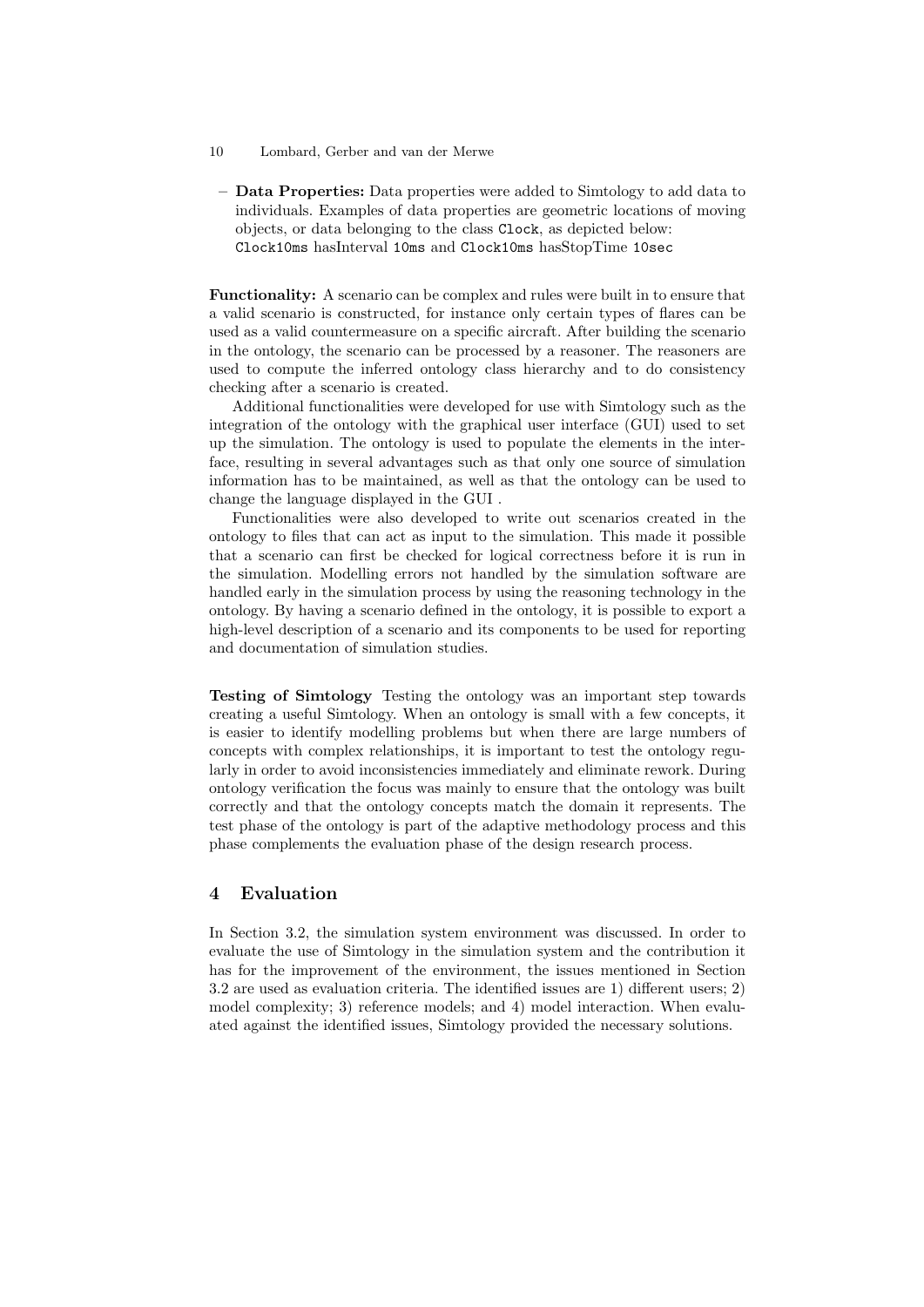– Different users: Simtology provided a common, shared 'language' to assist with eliminating ambiguities and the inconsistent use of terminology by the different users of the system. The feedback by all concerned users was positive. An example of how Simtology assisted with regards to a common understanding is in the use of ambiguous terms. Some terms in the simulation had different meanings depending on the user using it and the application it was used for. An example of such a term is countermeasure, which was vague and previously many different types of countermeasures existed. In Simtology the concept Countermeasure was defined in such a way that it can be used as an explanatory tool to illustrate the different countermeasures available in the simulation as well as the use of each countermeasure.

The Protégé editor allows for several ways to communicate the ontology, for example a graphical display of the concepts and the relations in the ontology A visual display of the different components in the simulation leads to better communication between all the people involved.

- Model complexity: Simtology formally defined the concepts, properties and individuals necessary for the construction of input models. When a user uses Simtology to construct her input model, the appropriate level of detail and complexity of the input models are specified.
- Reference models: Simtology provides a reference model for all the different users of the system to create their specific input models from. After introducing Simtology, very few problems were experienced by users when constructing simulation models because Simtology acted as a reference model informed their specific model design.
- Model Interaction: A simulation consists of a scenario that is build up from interacting models. Simtology provides a common shared language to be used in the simulation environment for both users and when interacting with other applications. The definitions of concepts in the system are kept in Simtology and made available to applications in the environment such as the Graphical User Interface.

As a final evaluation, the guidelines proposed by Hevner et al. [6] for a design research artefact were used to evaluate and present the research process followed to develop Simtology. This discussion is outside the scope of this paper but it was demonstrated that the construction of Simtology followed the proposed guidelines.

# 5 Conclusion and Future Work

The outcome of the research project was Simtology, a domain ontology for the simulation environment that contains the model information for simulation scenarios. An added benefit was that the process to analyse the contents of the simulation environment to construct the ontology clarified the knowledge in the domain.

During the construction of Simtology, the following observations were made: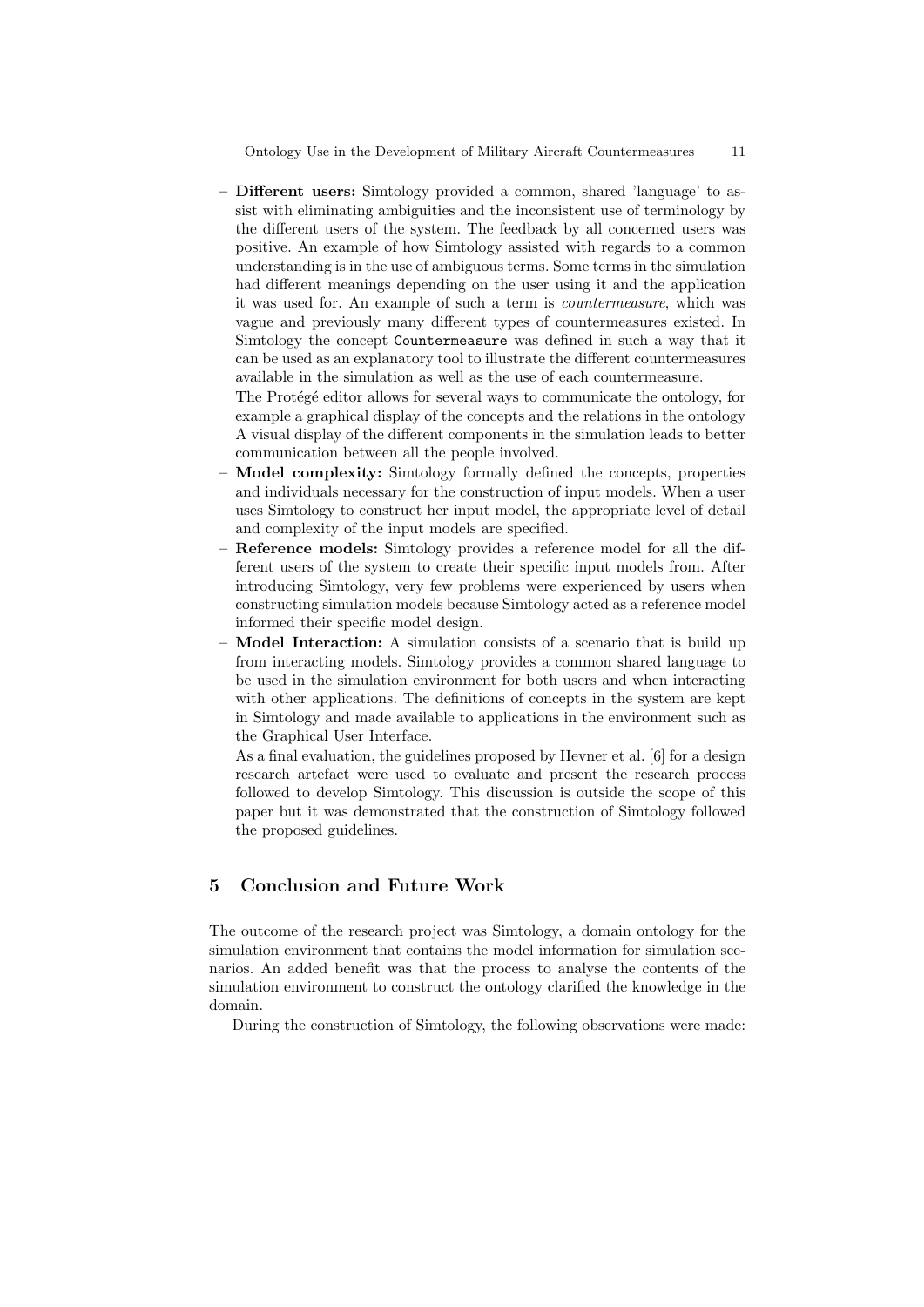#### 12 Lombard, Gerber and van der Merwe

- With regards to modelling, it is important to distinguish part-of from subclassof. An aircraft body is part of an aircraft, not part of a specific type of aircraft.
- It is important to correctly model roles. Modelling a missile as an observer in the simulation means that it can never be used in the simulation as an object of type moving. In Simtology, a missile can therefore never be used in a different role.
- Another important modelling decision has to do with the modelling of individuals vs. concepts. This decision has an impact on how the ontology could ultimately be used. The choice between concept and individual is often contextual and application-dependent but it needs to be evaluated in one of the development cycles.
- The development and use of the ontology should be an iterative process. As new functionality is added, it must be tested, used and evaluated. Existing functionality is maintained by making changes where necessary. Proper version control is therefore also necessary when constructing ontologies.

Several advantages of having an ontology in the simulation environment emerged after the ontology was created. The ontology can, for instance, be used in training exercises to show aircraft personnel the technical detail of the countermeasures deployed on the aircraft. Furthermore, the simulation environment is always expanding and improving through the addition of new models, the addition of new properties to existing entities in the system or through the addition of new functionality to entities. Future versions of the ontology need to incorporate these changes and there should therefore always be future expansions to the Simtology ontology. Furthermore, Simtology should ideally be expanded to not only include concepts in CmSim, but also in the Optronic Scene Simulator. One of the planned functions to be developed is to reverse engineer previously run simulations and add the scenario descriptions of those simulations to the ontology.

## References

- 1. Birchenall, R.P., Richardson, M.A., Butters, B., Walmsley, R.: Modelling an infrared man portable air defence system. Infrared Physics & Technology (July 2010)
- 2. Willers, C., Willers, M.: Ossim: Optronics scene simulator white paper. Technical report, Council for Scientific and Industrial Research (2011)
- 3. Gruber, T.R.: A translation approach to portable ontology specifications. Knowledge Acquisition 5(2) (1993) 199–220
- 4. Baader, F., Horrocks, I., Sattler, U.: Description logics as ontology languages for the semantic web. In Hutter, D., Stephan, W., eds.: Mechanizing Mathematical Reasoning: Essays in Honor of Jörg H. Siekmann on the Occasion of His 60th Birthday. Volume 2605 of Lecture Notes in Artificial Intelligence. Springer-Verlag (2005) 228–248
- 5. Noy, N.F., McGuiness, D.L.: Ontology development 101: A guide to creating your first ontology. Technical report, Stanford Knowledge Systems Laboratory (2001)